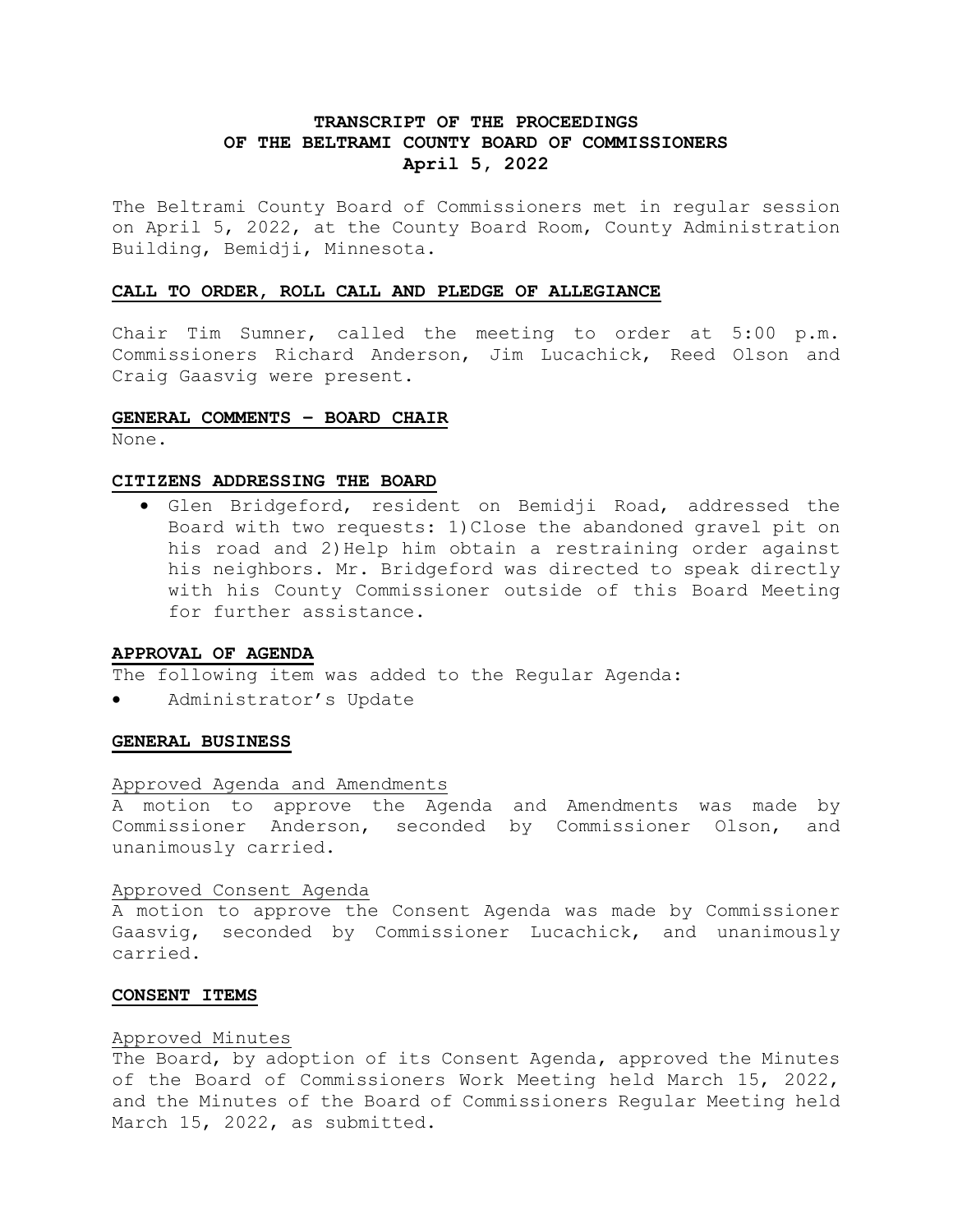## Approved Auditor/Treasurer Warrant Payment Listing

The Board, by adoption of its Consent Agenda, received and approved the warrant payment listing submitted by the Auditor/Treasurer's Office.

# Approved Payment of Auditor/Treasurer Bills The Board, by adoption of its Consent Agenda, approved payment of Auditor/Treasurer bills, as submitted.

Approved Resolution to Add a New Club to the Recreational Trail Sponsorship

The Board, by adoption of its Consent Agenda approved the Resolution for a new club, Recreational Trail Sponsorship:

Whereas, Beltrami County desires to maintain recreational trails for the enjoyment of the public and will serve as sponsor of various recreational trails that are part of the State of Minnesota Grant In Aid System,

Whereas, Beltrami County supports the Minnesota Trails Assistance Program Grant Application of the following new trail:

Tri-County Dirt Devils ATV Club - Kelliher ATV Trails

THEREFORE BE IT RESOLVED that Beltrami County agrees to act as the local sponsor for the application for funding with the State of Minnesota Grant in Aid System,

BE IT FURTHER RESOLVED that Beltrami County agrees to sponsor said trails at no cost to the county for the period of July 1, 2020 to June 30, 2022 and the Beltrami County Auditor-Treasurer is authorized to serve as fiscal agent on behalf of the local unit of government.

# Approved Resolution for 2023 Sponsorship of Recreational Trail Permits

The Board, by adoption of its Consent Agenda, approved the Resolution for 2023 Recreational Trail Sponsorship:

Whereas, Beltrami County desires to maintain recreational trails for the enjoyment of the public and will serve as sponsor of various recreational trails that are part of the State of Minnesota Grant In Aid System,

Whereas, the 2023 Minnesota Trails Assistance Program Grant Application has been prepared with Beltrami County as sponsor of the following trails:

Beltrami County Trails - Cross-country Ski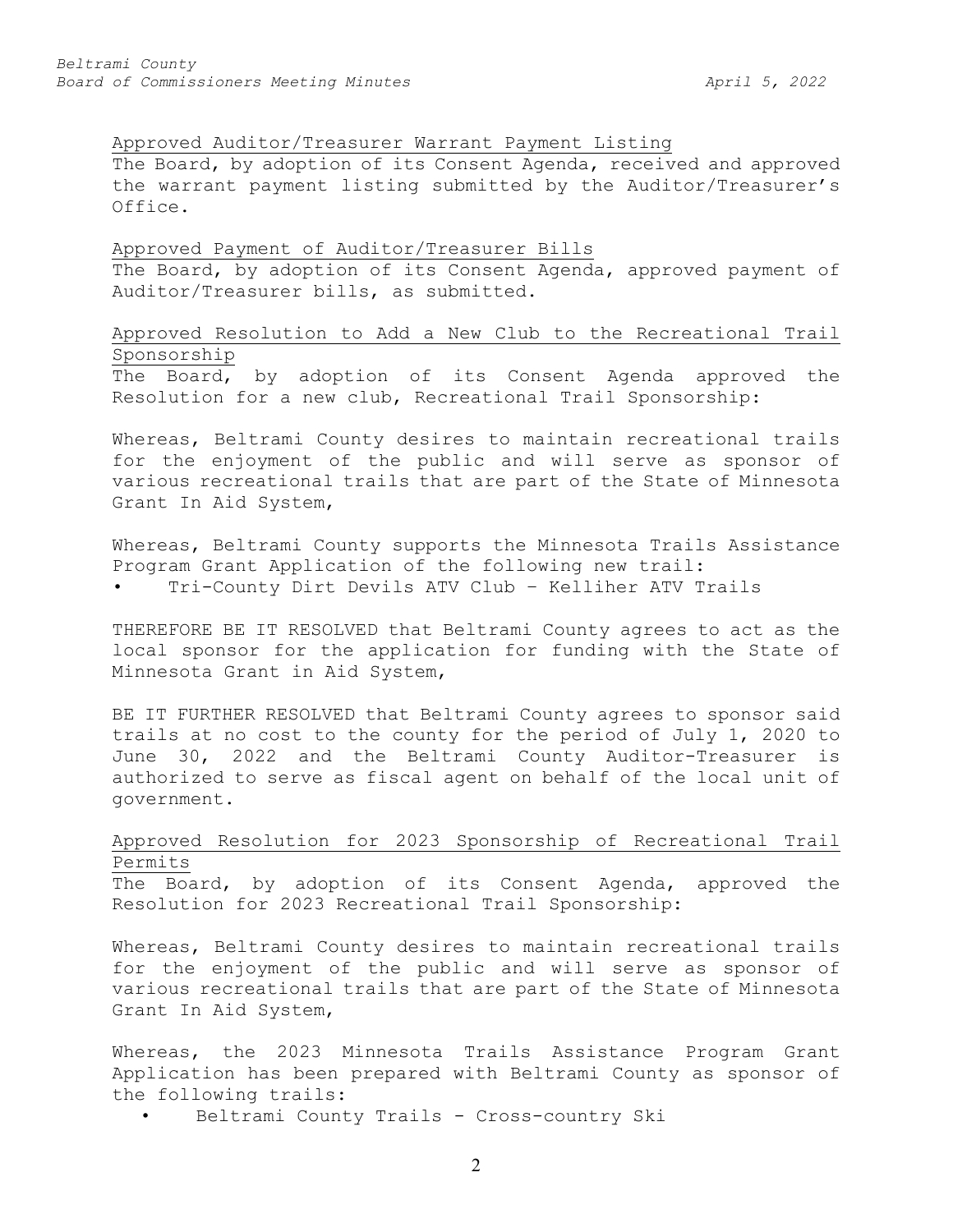- Blackduck Stumpjumpers Northland Trail
- Fourtown Grygla Sportsman's Club Fourtown Grygla OHV
- Fourtown Grygla Sportsman's Club Fourtown Grygla Snowmobile Trails
- Lost River Trails, Inc. Lost River Trails
- North Country Snowmobile Club North Country Trails
- Timber Riders ATV Club Timber Trails
- Tri County Dirt Devil ATV Club Tri County Dirt Devil Trails
- Northwoods Riders OHV Club Wilton Trail NW

THEREFORE BE IT RESOLVED that Beltrami County agrees to act as the local sponsor for the application made by each club for funding with the State of Minnesota Grant in Aid System,

BE IT FURTHER RESOLVED that Beltrami County agrees to sponsor said trails at no cost to the county for the period of July 1, 2022 to June 30, 2023 and the Beltrami County Auditor-Treasurer is authorized to serve as fiscal agent on behalf of the local unit of government.

## Approved Laredo Subscription Addendum Update

The Board, by adoption of its Consent Agenda, approved the update to the Pricing Schedule D of the Laredo subscription Addendum, as submitted.

# Approved Final Pay Voucher SP 004-070-032

The Board, by adoption of its Consent Agenda, approved the final Pay Voucher for Project SP 004-070-032 Center and Edge Rumbles, to Surface Preparations Technologies, in the amount of \$1,763.69, as submitted.

# Approved Resolution Addressing Public Safety Answering Point (PSAP) Center Staffing

The Board, by adoption of its Consent Agenda, approved the Resolution authorizing PSAP Supervisor/Emergency Management Director, Chris Muller, compensation exemptions as listed:

WHEREAS, the Beltrami County Sheriff's Office 911 PSAP Center is experiencing significant staffing shortages that can affect the prompt response of emergency services from persons calling 911.

WHEREAS, when fully staffed, the Beltrami County PSAP (911 Center) is staffed with 12 FTE (HOURLY) employees, with 2 FTE being designated as Team Leads

WHEREAS, the Beltrami County PSAP Center has one designated Supervisor that is funded as a .4 FTE with their remaining time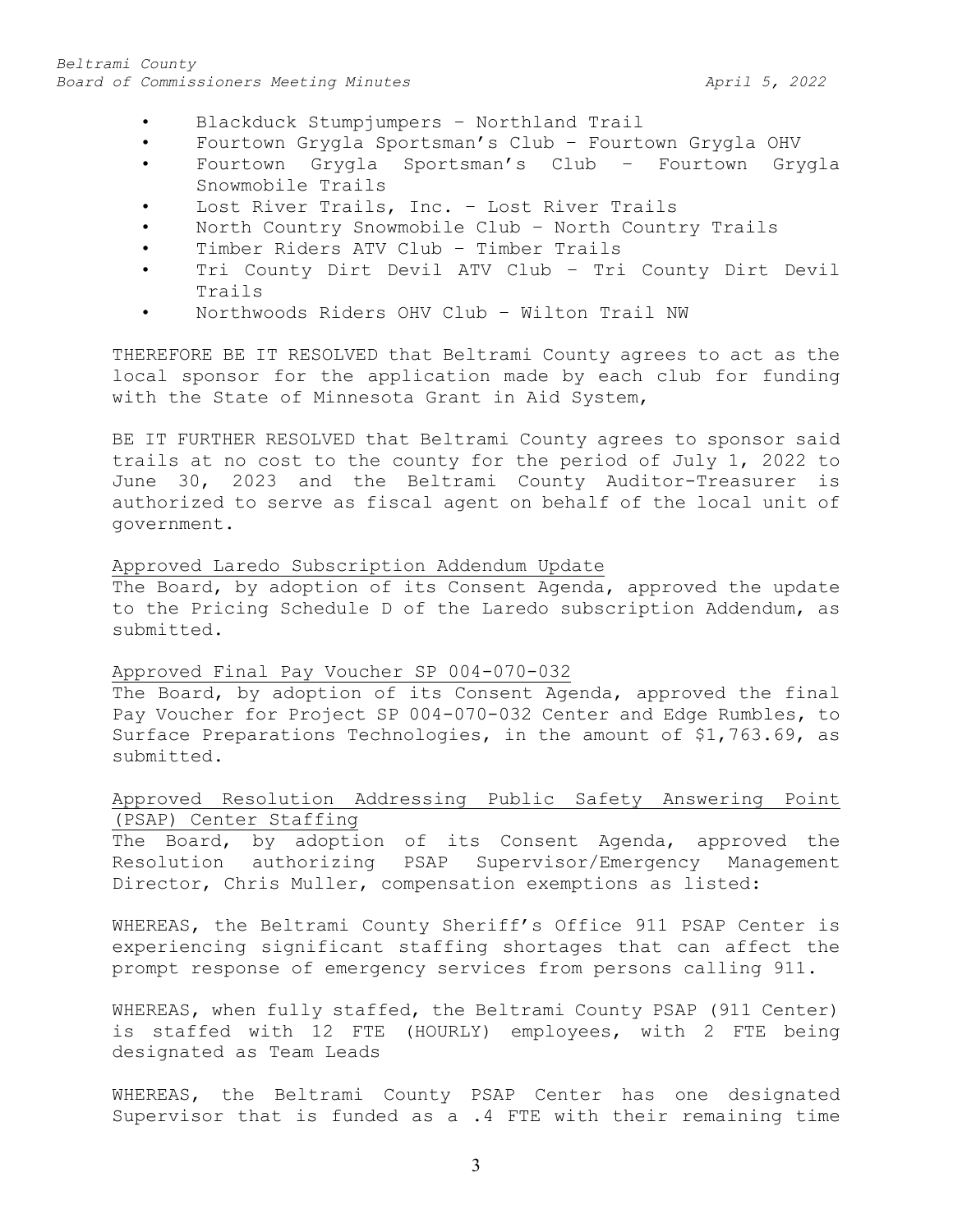designated and funded as the Emergency Management Director and is designated as an exempt salary position.

WHEREAS, the Beltrami county PSAP Center is currently experiencing 3 FTE positions unfilled and a fourth FTE that required reducing to part-time work in lieu of resigning the position entirely.

WHEREAS, one FTE Team Lead has remained open and unfillable, which causes additional workload, stress, and additional hours needing to be worked for the remaining Team Lead and PSAP Supervisor, that are beyond their normal working hours.

WHEREAS, the staffing shortage is an extraordinary circumstance, that if not addressed could result in an exacerbation of the staffing shortage and a potential disruption of PSAP services.

WHEREAS, until the staffing shortage is mitigated or by December 31, 2022, with prior approval of the Department Head or their designee, the Beltrami County Board of Commissioners can authorize exempt employee, Chris Muller, to be compensated at 1.5 times his normal hourly rate (overtime) in accordance with Beltrami County Personnel Rules article 8.1 for any work performed outside normal scheduled hours. Furthermore, prior to Chris Muller filling any open overtime shifts, members of the Teamster bargaining unit will have first opportunity.

WHEREAS, until the staffing shortage is mitigated, the Beltrami County Board of Commissioners can authorize exempt employee, Chris Muller, to be allowed to exceed the maximum accumulation of PTO hours (540) to a temporary maximum of 600 PTO hours in accordance with Beltrami County Personnel Rules 10.4.3, but will be required to have a maximum balance of 540 PTO hours or less no later than December 31, 2023.

WHEREAS, until the staffing shortage is mitigated, or by December 31, 2023, the Beltrami County Board of Commissioners can authorize exempt employee, Chris Muller, not be required to use the minimum 100 hours of PTO annually in accordance with Beltrami County Personnel Rules 10.4.5.

NOW, THERFORE, BE IT RESOLVED that the Beltrami County Board of Commissioners temporarily authorizes the Beltrami County Sheriff's Office to pay exempt employee, PSAP Supervisor/Emergency Management Director Chris Muller 1.5 times the hourly rate for approved work performed above and beyond the normal scheduled work hours, temporarily exempt Chris Muller from the maximum accumulation of 540 PTO hours, and exempt him from being required to use the minimum 100 hours of PTO annually. All exemptions will

4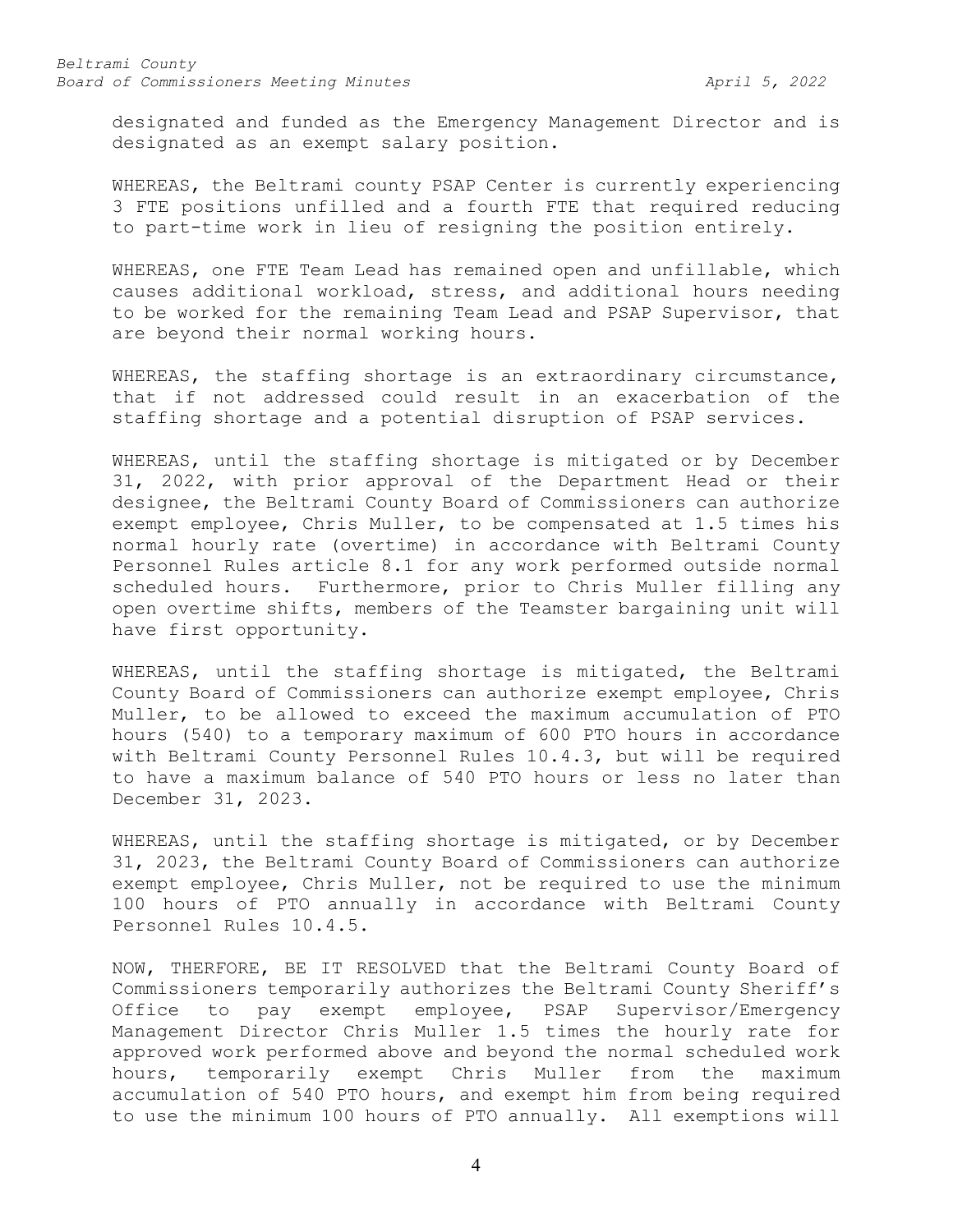*Beltrami County* Board of Commissioners Meeting Minutes **April 5, 2022** 

be for a period not exceeding the necessary time to hire and train personnel to fill the vacant FTE positions or by the dates listed above.

Approved Resolution for 2022 Mn DNR Boat & Water Safety Supplemental Equipment Grant

The Board, by adoption of its Consent Agenda, Approved the 2021 MN Department of Natural Resources grant agreement to purchase boat and water equipment:

WHEREAS, Beltrami County Sheriff's Office is responsible for patrolling and enforcing Minnesota state statutes and Beltrami County ordinances on Beltrami County lakes and waterways; and

WHEREAS, grant dollars are available to the Beltrami County Sheriff's Office to purchase equipment to assist in enforcing laws and patrolling the Lake and waterways from the Minnesota Department natural resources through the 2022 State of Minnesota Department of Natural Resources Federal Boating Safety Supplemental Equipment Grant; and

WHEREAS, this grant money is available from the Minnesota Department of Natural Resources through the grant application process.

WHEREAS, the Beltrami County Sheriff's office has successfully participated in this grant for several years in the past.

NOW, THEREFORE, BE IT RESOLVED that County Board Chair Tim Sumner and County Administrator, Thomas Barry, or their successors, are hereby authorized to execute such agreements and amendments thereto, as are necessary to implement the project(s).

Approved PrimeWest 2022 Procurement Resolution

The Board, by adoption of its Consent Agenda, approved the 2022 PrimeWest Procurement Resolution:

WHEREAS, the Minnesota Department of Human Services (DHS) has published a Request For Proposals (RFPs) to provide health care services to recipients of MSHO/MSC+ (Senior Population) and MinnesotaCare in eighty (80) Minnesota counties including Beltrami County, and

WHEREAS, DHS has requested County evaluations and recommendations regarding the RFP proposals from each respective county; and

WHEREAS, PrimeWest Health submitted proposals to provide managed health care services in Beltrami County, and

5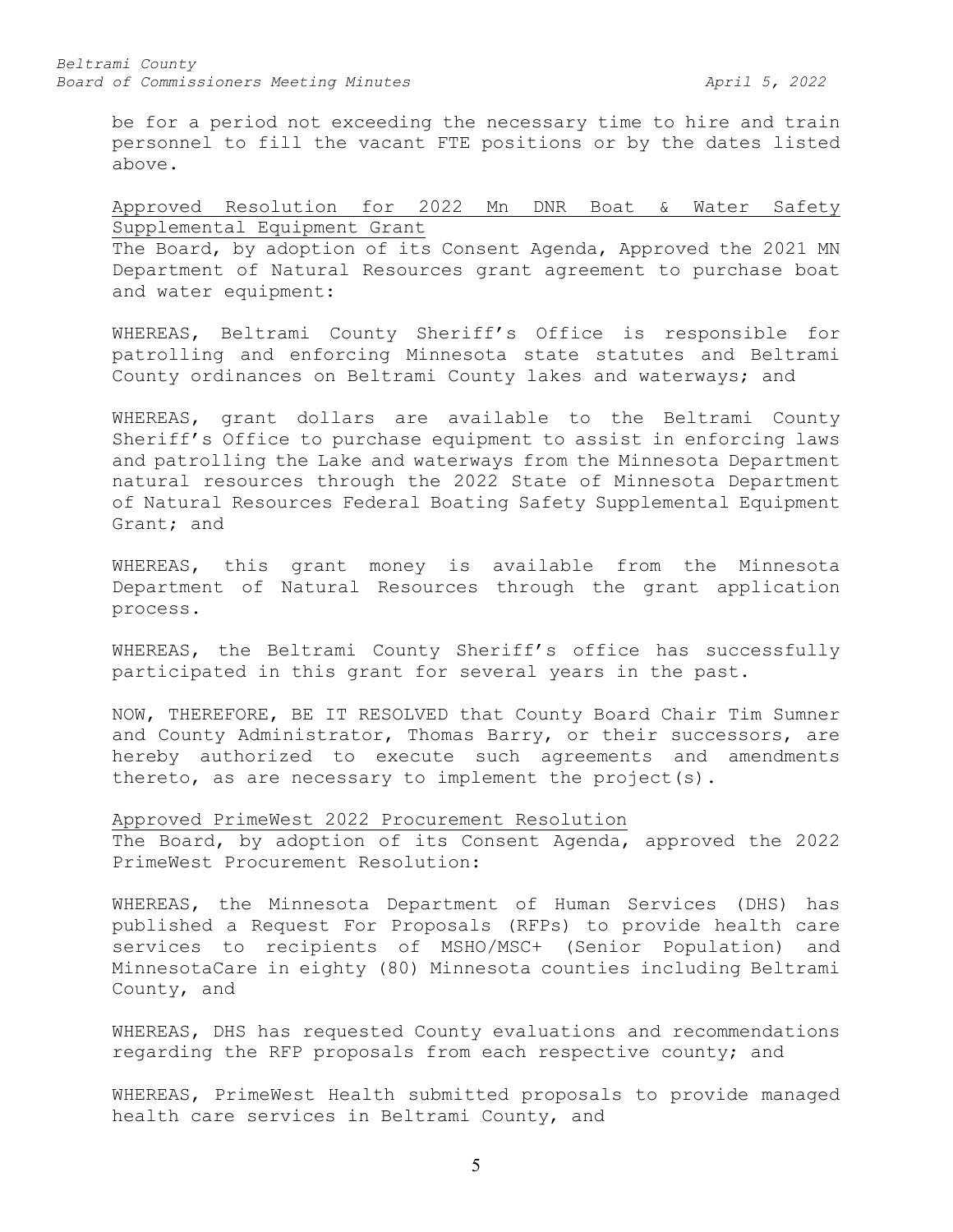WHEREAS, representatives of Beltrami County, Health & Human Services, have reviewed and evaluated the proposals; and

WHEREAS, PrimeWest Health have submitted proposals suitable to meet our needs.

NOW THEREFORE, BE IT RESOLVED that the Beltrami County Board of Commissioners supports the recommendation of Beltrami County Health & Human Services, approving PrimeWest Health as Managed Care Organization(s) (MCO(s)) providing managed health care services in Beltrami County.

## Approved Father Project Contract

The Board, by adoption of its Consent Agenda, approved the continuance of The Father Project Contract with St. Joseph's Hospital of Park Rapids, as submitted.

Approved Health & Human Services Warrant Payment List The Board, by adoption of its Consent Agenda, received and approved the warrant payment listing submitted by Health & Human Services Department.

## **REGULAR AGENDA**

Public Hearing: Redistricting of Commissioner Districts Commissioner Sumner opened the Public Hearing at 5:07 pm.

Auditor/Treasurer, JoDee Treat opened with a PowerPoint summary of the process to date, followed by citizen addressing the Board.

- Margie Iraci, resident on Wildwood Road advised the Board of public concern that the redistricting process adhere to the rules and guidelines and not to political ambitions or special interest groups.
- Emily Rivera, resident in the City of Bemidji raised concerns about dividing the City Wards into multiple Districts. She is not in favor of this idea and suggested sticking to making as few changes as possible.

Commissioner Sumner closed the Public Hearing at 5:21 pm.

Administrator's Update

- Currently working on several tenant leases
- OSHA voluntary inspection complete. Only a few minor items to be addressed. They will do a follow up. It has been 6 years since the last voluntary inspection.